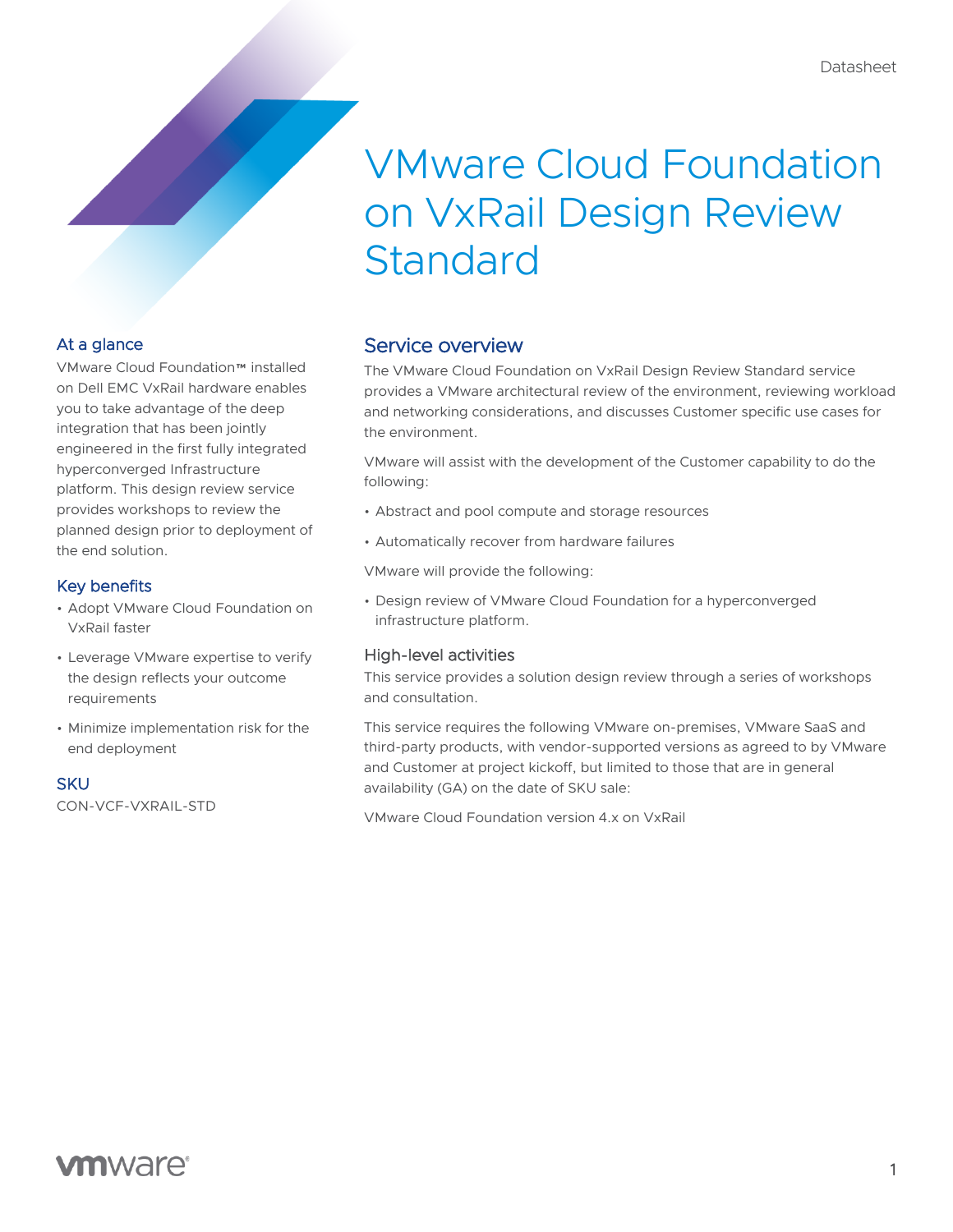## Project scope

The scope of the service is defined in this section.

| Design review of VMware Cloud Foundation on VxRail              |                 |                                                                                                                                                                                                         |
|-----------------------------------------------------------------|-----------------|---------------------------------------------------------------------------------------------------------------------------------------------------------------------------------------------------------|
| Specification                                                   | Parameters      | Description                                                                                                                                                                                             |
| <b>VMware Cloud</b><br>Foundation on<br>VxRail design<br>review | Up to one (1)   | VMware Cloud Foundation on VxRail<br>management domain design reviews<br>performed.                                                                                                                     |
| Environmental<br>discovery and<br>use case<br>workshop          | Up to two $(2)$ | Environmental discovery and use case<br>workshop for VMware Cloud Foundation<br>conducted, including discussions on the<br>usage patterns and intentions, consumption,<br>and migration considerations. |
| Design<br>decisions and<br>considerations<br>workshop           | Up to one (1)   | Design decision and consideration<br>workshops conducted.                                                                                                                                               |
| Network design<br>workshop                                      | Up to two $(2)$ | VMware Cloud Foundation network design<br>workshops conducted, including both NSX-T<br>manager and edge cluster configurations.                                                                         |
| VI workload<br>domains<br>workshop                              | Up to two $(2)$ | VI workload domains workshops performed,<br>including discussions on both VMware<br>vSphere and VMware NSX-T sizing and the<br>appropriate configurations for the given<br>usage patterns.              |

## Out of scope

#### General

- Installing and configuring custom or third-party applications and operating systems on deployed virtual machines.
- Operating system administration including the operating system itself or any operating system features or components.
- Managing change to virtual machines, operating systems, custom or thirdparty applications, databases, and administration of general network changes within Customer control.
- Remediation work associated with any problems resulting from the content, completeness, accuracy, and consistency of any data, materials, or information supplied by Customer.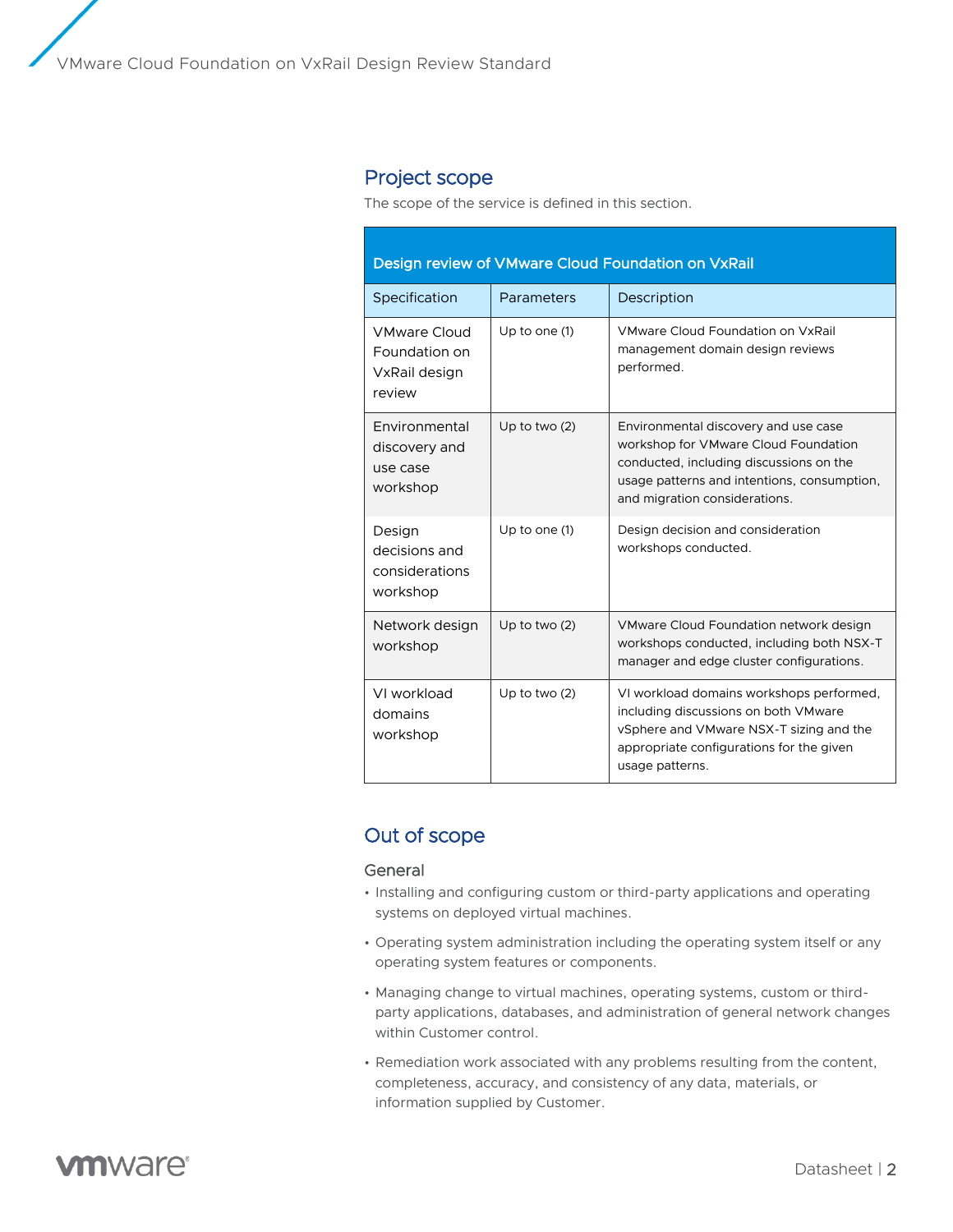- Installing or configuring VMware products not included in the scope of this document.
- Installing or configuring third-party software or other technical services that are not applicable to VMware components.
- Configuring VMware products used for the service other than those implemented for the mutually agreed-to use cases.
- Customer solution training other than the defined knowledge transfer session.

### VMware Cloud Foundation on VxRail

- Design of the physical network. VMware will only advise as to the required configurations to help with VMware Cloud Foundation deployment including a discussion on federated networking as appropriate for the environment.
- Design of stretched networking if being used in the engagement. This service assumes that the appropriate stretched networking is configured prior to start of the engagement. This includes the design of cross rack stretched vLAN infrastructure as required by the hardware.
- Deployment of VMware Cloud Foundation. The deployment of VMware Cloud Foundation on Dell EMC VxRail hyperconverged infrastructure is a customized installation.

## Estimated schedule

VMware estimates that the duration of this project will not exceed two (2) weeks. VMware will operate according to a schedule agreed to by both parties. Typically, consulting services are performed during normal business hours and workdays (weekdays and non-holidays).

## Project activities

#### Phase 1: Initiate

The VMware Project Manager hosts one (1) project initiation call with key Customer and VMware stakeholders.

Topics to be discussed include:

- Project business drivers, scope, and objectives.
- Project deadlines, timelines, scheduling, and logistics.
- Identification of key Customer team members who VMware will work with to accomplish the tasks defined in this data sheet.
- Participating team members are confirmed and contact details are exchanged to schedule the project kickoff meeting.

Deliverables include:

• One (1) project initiation call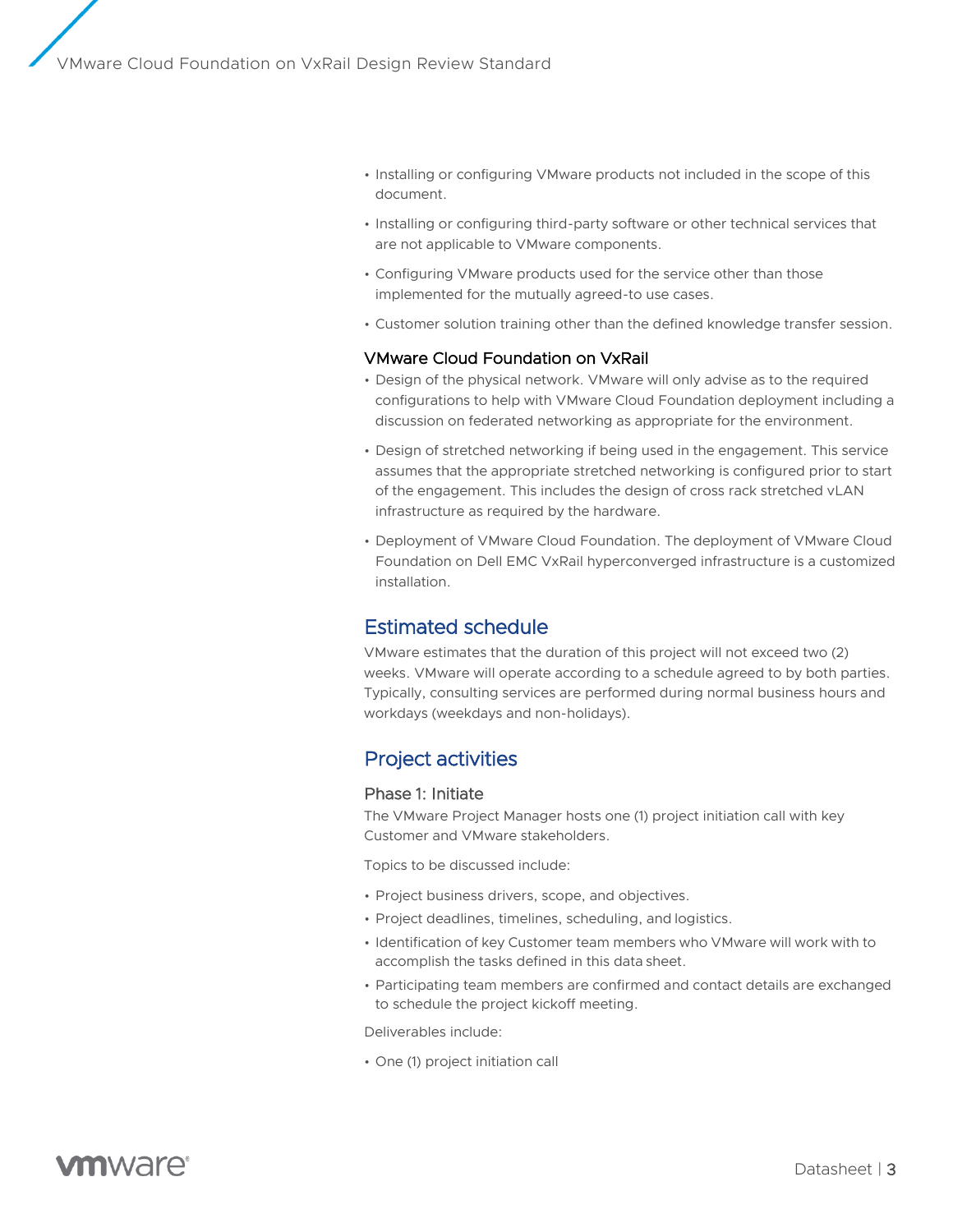## Phase 2: Plan

VMware leads one (1) project kickoff meeting with Customer project sponsors and stakeholders to review expectations about the purpose of the engagement, the delivery approach, and estimated timelines.

The objectives of the meeting are:

- Introduce the VMware team, roles, and responsibilities.
- Describe the project goals, phases, and key dates.
- Agree on communication and reporting process and create a communications plan.
- Validate the project expectations and clarify roles and responsibilities.
- Confirm prerequisites are met as detailed in the solution checklist for specified solutions.
- Present the solution overview for specified solutions, including expected project results and deliverables.

The VMware Project Manager and the Customer Project Manager collaborate to develop the project plan.

#### Deliverables

- Communications Plan
- One (1) project kickoff meeting
- Project Plan

### Phase 3: Execute

VMware leads the Customer project team in a series of workshops to review the design for the solution.

VMware does the following:

- Conducts design workshops.
- Verifies the design and documents the expected configuration which will be deployed.
- Deliverables include:
- Up to Eighty (80) hours of design workshops

### Phase 4: Close

The VMware Project Manager conducts one (1) closure meeting with the Customer covering project status, next steps, and how to engage further with VMware.

Deliverables include:

- Engagement summary presentation
- One (1) closure meeting